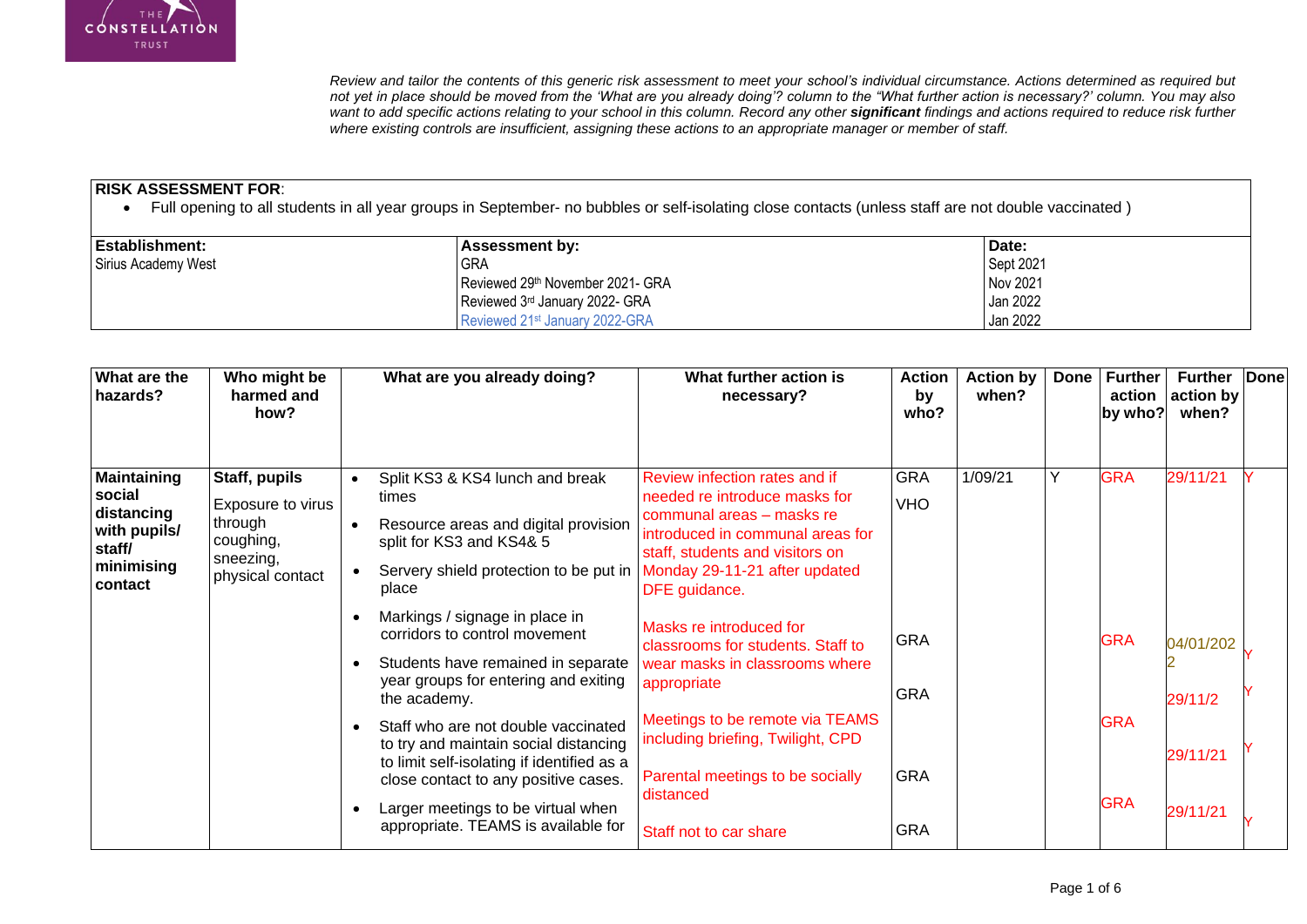| What are the<br>hazards?                                                 | Who might be<br>harmed and<br>how?                                                                                | What are you already doing?                                                                                                                                                                                                                                                                                                                                                | What further action is<br>necessary?                                                                                                                                                                                                                                               | <b>Action</b><br>by<br>who? | <b>Action by</b><br>when? | <b>Done</b> | <b>Further</b><br>by who? | <b>Further</b><br>action $ $ action by<br>when? | <b>Done</b> |
|--------------------------------------------------------------------------|-------------------------------------------------------------------------------------------------------------------|----------------------------------------------------------------------------------------------------------------------------------------------------------------------------------------------------------------------------------------------------------------------------------------------------------------------------------------------------------------------------|------------------------------------------------------------------------------------------------------------------------------------------------------------------------------------------------------------------------------------------------------------------------------------|-----------------------------|---------------------------|-------------|---------------------------|-------------------------------------------------|-------------|
|                                                                          |                                                                                                                   | all staff (Trust meetings/ cross<br>school or phase)<br>Shared office spaces to maintain use<br>$\bullet$<br>of Perspex shields.<br>Classroom doors to be open and<br>$\bullet$<br>well ventilated. CO2 monitors to be<br>regularly checked                                                                                                                                | Assemblies to be remote<br>Assemblies to be re-introduced<br>from $31^{st}$ January 2022 – staff to<br>socially distance<br>Masks in classrooms are no longer<br>mandated Thursday 20 <sup>th</sup> Jan<br>Masks in communal areas no<br>longer mandated Thur 27 <sup>th</sup> Jan |                             |                           |             | <b>GRA</b>                |                                                 |             |
| <b>Maintaining</b><br>social<br>distancing<br>with parents /<br>visitors | Staff, pupils,<br>visitors, parents<br>Exposure to virus<br>through<br>coughing,<br>sneezing,<br>physical contact | Connect Ed In App Messaging and<br>$\bullet$<br><b>Translation tool</b><br>Markings and signage on school<br>drives / entrances to school buildings<br>to encourage maintenance of social<br>distancing and mask wearing<br>Hand sanitizer available at school<br>$\bullet$<br>reception entrance for all visitors<br>Supply staff to follow visitor protocol<br>$\bullet$ | Review infection rates and move to<br>on line parental event including<br>open evenings if necessary                                                                                                                                                                               | <b>GRA</b>                  | 01/09/21                  | Y           | <b>GRA</b>                | <b>Weekly</b>                                   |             |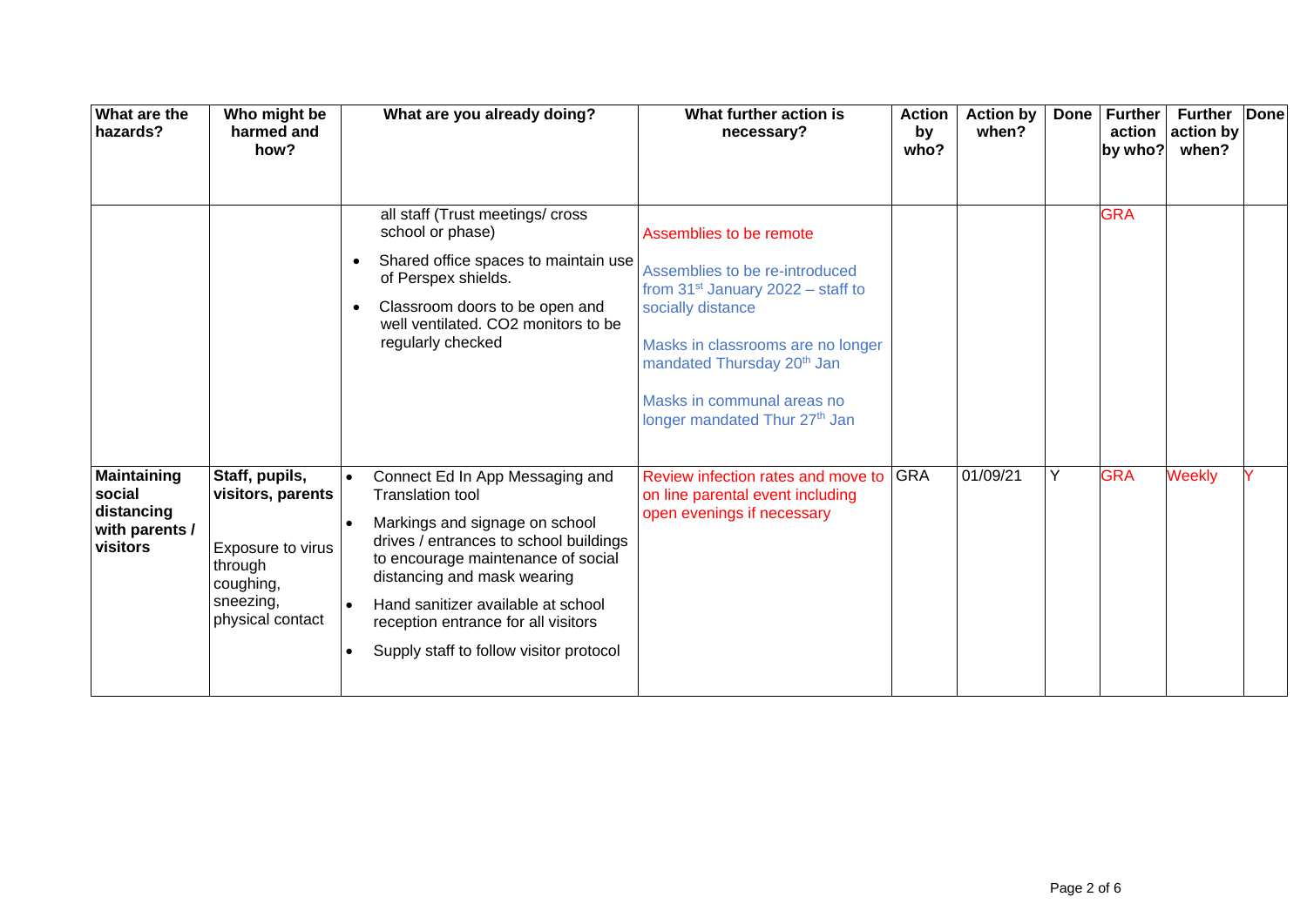| What are the<br>hazards?                                                           | Who might be<br>harmed and<br>how?                                        |           | What are you already doing?                                                                                                                                                                                      | What further action is<br>necessary?                                                                  | <b>Action</b><br>by<br>who? | <b>Action by</b><br>when? | <b>Done</b> | <b>Further</b><br>by who? | <b>Further</b><br>action action by<br>when? | Done |
|------------------------------------------------------------------------------------|---------------------------------------------------------------------------|-----------|------------------------------------------------------------------------------------------------------------------------------------------------------------------------------------------------------------------|-------------------------------------------------------------------------------------------------------|-----------------------------|---------------------------|-------------|---------------------------|---------------------------------------------|------|
| <b>Contamination Staff, pupils</b><br>of equipment<br>or resources                 |                                                                           |           | All equipment that has been used is<br>cleaned / disinfected daily or between<br>users                                                                                                                           |                                                                                                       | <b>Site</b>                 | 01/09/21                  | Y           |                           |                                             |      |
|                                                                                    | Exposure to virus<br>through<br>contaminated<br>equipment or<br>resources | $\bullet$ | Stocks of disinfectant and cleaning<br>products monitored weekly to<br>maintain appropriate levels                                                                                                               |                                                                                                       |                             |                           |             |                           |                                             |      |
|                                                                                    |                                                                           | $\bullet$ | Additional hours for cleaning staff,<br>including provision for cleaning during<br>the school day                                                                                                                |                                                                                                       |                             |                           |             |                           |                                             |      |
|                                                                                    |                                                                           | $\bullet$ | Resource centres now split into KS3<br>& KS4 to separate usage and<br>minimise contact                                                                                                                           |                                                                                                       |                             |                           |             |                           |                                             |      |
| Lack of staff<br>to teach /<br>supervise<br>pupils due to<br>high staff<br>absence | <b>Pupils</b><br>Lack of<br>supervision                                   |           | • All staff inform line manager by 7am if<br>they will be unable to attend work due<br>to illness including symptoms,<br>positive LFT or PCR and any staff<br>who are not vaccinated and need to<br>SI due to CC | LFT no longer have to be followed GRA<br>up with PCR- temporary measure<br>from Gov guidance 11-01-22 |                             | 01/09/2021 Y              |             |                           |                                             |      |
|                                                                                    |                                                                           | $\bullet$ | Staff access testing promptly to<br>identify accurately when they can<br>return to work. LFT for twice weekly<br>asymptomatic testing and PCR for<br>when symptoms are being displayed                           |                                                                                                       |                             |                           |             |                           |                                             |      |
|                                                                                    |                                                                           | $\bullet$ | Guidance covered on training day in<br>Sept and regularly in briefing for<br>maximum understanding.                                                                                                              |                                                                                                       |                             |                           |             |                           |                                             |      |
|                                                                                    |                                                                           | $\bullet$ | GRA meet weekly with HR to discuss<br>staffing                                                                                                                                                                   |                                                                                                       |                             |                           |             |                           |                                             |      |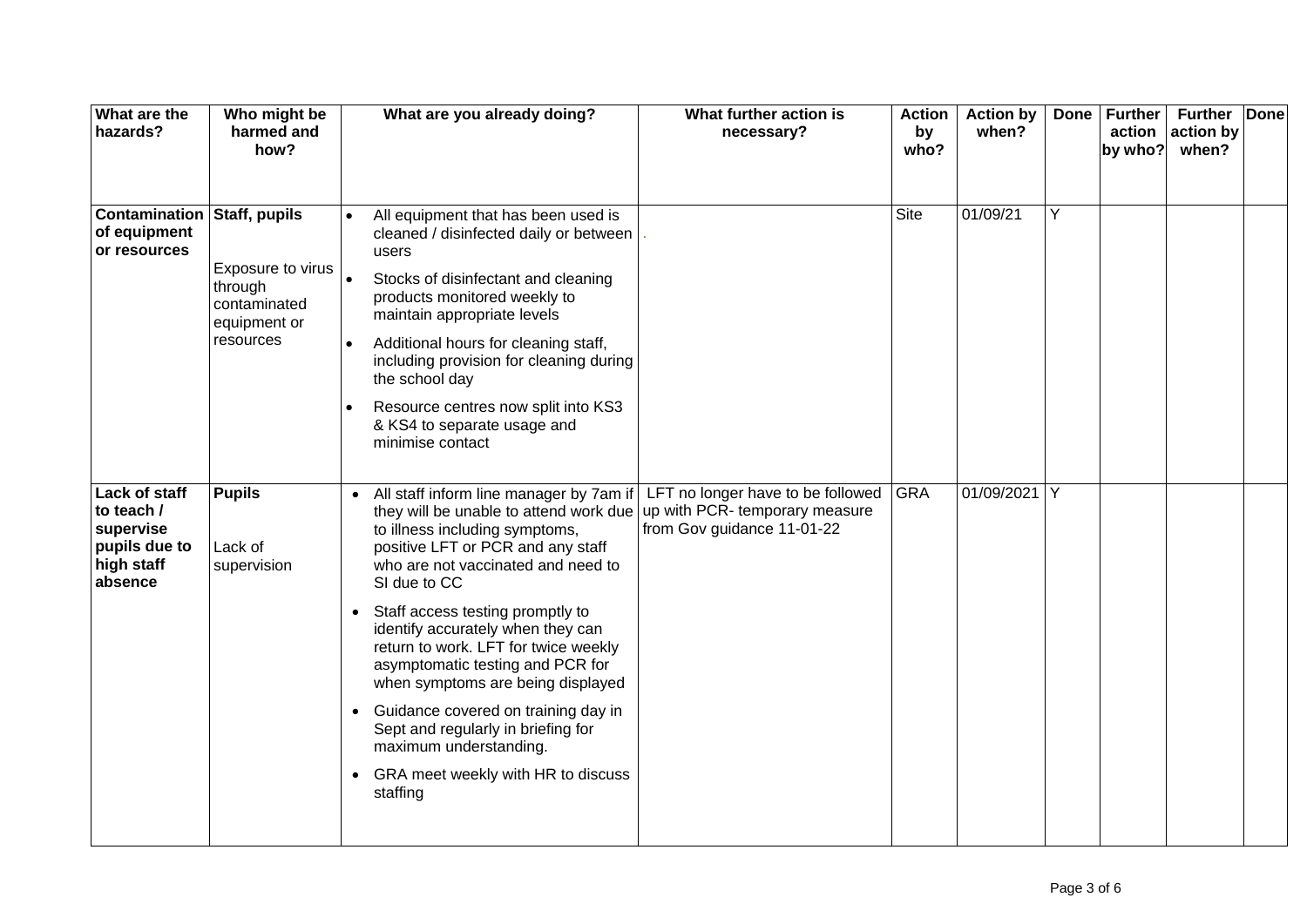| What are the<br>hazards?                           | Who might be<br>harmed and<br>how?                                             |           | What are you already doing?                                                                                                                      | What further action is<br>necessary?                                                                                                       | <b>Action</b><br>by<br>who? | <b>Action by</b><br>when? | <b>Done</b> | <b>Further</b><br>by who? | <b>Further</b><br>action $ $ action by<br>when? | <b>Done</b> |
|----------------------------------------------------|--------------------------------------------------------------------------------|-----------|--------------------------------------------------------------------------------------------------------------------------------------------------|--------------------------------------------------------------------------------------------------------------------------------------------|-----------------------------|---------------------------|-------------|---------------------------|-------------------------------------------------|-------------|
|                                                    |                                                                                |           | • Staff on leadership to be used if<br>access to external supply is limited.                                                                     |                                                                                                                                            |                             |                           |             |                           |                                                 |             |
|                                                    |                                                                                | $\bullet$ | GRA has information fortnightly from<br>PH teams re infection rates                                                                              |                                                                                                                                            |                             |                           |             |                           |                                                 |             |
|                                                    |                                                                                |           | • Move to remote learning for specified<br>year groups if the building cannot be<br>opened safely.                                               | Plan for move to remote learning<br>for a specified year group                                                                             | <b>APR</b>                  | Jan                       |             |                           |                                                 |             |
|                                                    |                                                                                |           |                                                                                                                                                  |                                                                                                                                            | GRA/                        | 01/09/2021 Y              |             | <b>GRA</b>                | <b>Weekly</b>                                   |             |
| Pupils / staff<br>becoming ill<br>with<br>symptoms | Pupils / Staff /<br><b>Families</b><br>High risk of<br>infection if<br>exposed |           | • Clear information provided to staff<br>and pupils regarding symptoms to be<br>aware of - procedure in place to<br>report these promptly to SLT | onitor positive cases daily and sent VHO<br>weekly reports to SLT and Trust.<br>Inform PH if any outbreak amongst<br>staff or year groups. |                             |                           |             |                           |                                                 |             |
| whilst on site                                     |                                                                                | $\bullet$ | Designated room to isolate pupils<br>with symptoms set up (well ventilated<br>and thoroughly cleaned after use)                                  |                                                                                                                                            |                             |                           |             |                           |                                                 |             |
|                                                    |                                                                                | $\bullet$ | PPE provided for staff members<br>supervising pupils with symptoms.<br>(Fluid-resistant surgical mask)                                           |                                                                                                                                            |                             |                           |             |                           |                                                 |             |
|                                                    |                                                                                | $\bullet$ | Parents are contacted promptly to<br>collect pupils with symptoms                                                                                |                                                                                                                                            |                             |                           |             |                           |                                                 |             |
|                                                    |                                                                                |           | • Staff with symptoms sent home for<br>PCR test                                                                                                  |                                                                                                                                            |                             |                           |             |                           |                                                 |             |
|                                                    |                                                                                | $\bullet$ | First aid qualified staff updated and<br>certificates renewed.                                                                                   |                                                                                                                                            |                             |                           |             |                           |                                                 |             |
|                                                    |                                                                                | $\bullet$ | Letters sent to pupils identified as<br>close contacts of positive cases<br>advising daily LFT for 10 days from<br>contact                       |                                                                                                                                            |                             |                           |             |                           |                                                 |             |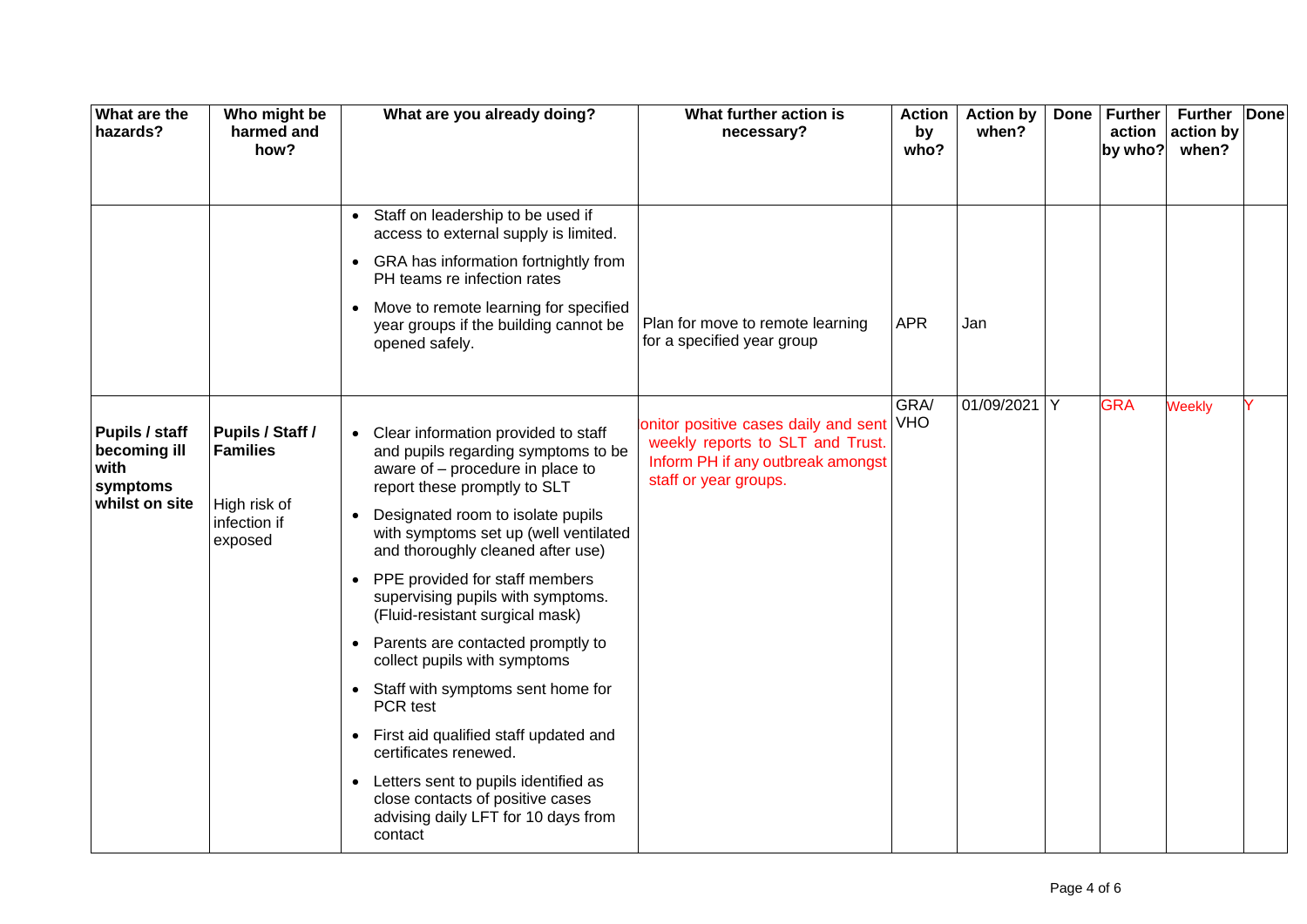| What are the<br>hazards?                                                                                                                                                                                                                                    | Who might be<br>harmed and<br>how?                                                              |           | What are you already doing?                                                                                                                                                                                                                                                                                                                                                                                                                                                                                                    | What further action is<br>necessary?                                                                                                                                                | <b>Action</b><br>by<br>who? | <b>Action by</b><br>when? | <b>Done</b> | <b>Further</b><br>action<br>by who? | <b>Further</b><br>action by<br>when? | <b>Done</b> |
|-------------------------------------------------------------------------------------------------------------------------------------------------------------------------------------------------------------------------------------------------------------|-------------------------------------------------------------------------------------------------|-----------|--------------------------------------------------------------------------------------------------------------------------------------------------------------------------------------------------------------------------------------------------------------------------------------------------------------------------------------------------------------------------------------------------------------------------------------------------------------------------------------------------------------------------------|-------------------------------------------------------------------------------------------------------------------------------------------------------------------------------------|-----------------------------|---------------------------|-------------|-------------------------------------|--------------------------------------|-------------|
|                                                                                                                                                                                                                                                             |                                                                                                 | $\bullet$ | Remind staff and parents via<br>bulletins/ myed to re-read the<br>instructions for taking LFT to ensure<br>accuracy in testing.                                                                                                                                                                                                                                                                                                                                                                                                | iefing message - GRA<br>vEd - AKA                                                                                                                                                   |                             |                           |             |                                     |                                      |             |
| <b>Exposure to</b><br>virus when<br>managing<br>intimate care<br>needs / first<br>aid of pupils<br><b>Risk of</b><br>exposure<br>when working<br>with some<br>pupils with<br><b>SEND or</b><br>behaviour<br>issues (eg:<br>spitting,<br>restraining<br>etc) | <b>Staff</b><br>Risk of infection<br>due to exposure<br>to bodily fluids or<br>physical contact | $\bullet$ | Identified room(s) for managing<br>intimate care / first aid<br>PPE provided for staff when<br>managing intimate care / first aid<br>needs. (Fluid resistant surgical mask,<br>disposable gloves, disposable apron).<br>If there is a risk of splashing to the<br>eyes from coughing, spitting or<br>vomiting then eye protection should<br>also be worn).<br>Potential pupils identified in school<br>and personalised risk assessment /<br>handling plan in place, including<br>provision of PPE for staff if<br>appropriate | Staff who are 28 weeks pregnant<br>no longer required to work from<br>home (Gov Guidance 14-12-22).<br>H&S RA completed and<br>amendments made if necessary.<br>Reviewed regularly. | VHO<br><b>VRT</b>           | 01/09/2021 Y              |             |                                     |                                      |             |
| <b>High risk staff</b><br>/ pupils                                                                                                                                                                                                                          | <b>Clinically</b><br>vulnerable staff<br>/ pupils                                               |           | All staff previously identified as<br>CV or ECV are now advised to<br>work.<br>Individual RA in place via HR if<br>appropriate                                                                                                                                                                                                                                                                                                                                                                                                 | Review guidance for pregnancy in<br>the new year - updated above.                                                                                                                   | <b>GRA</b>                  | 01/09/2021                | Y           | <b>GRA</b>                          | 04/01/22                             |             |
| <b>Transport to</b><br>school                                                                                                                                                                                                                               | <b>Pupils</b>                                                                                   |           | Parents / pupils encouraged to walk<br>or cycle if possible                                                                                                                                                                                                                                                                                                                                                                                                                                                                    |                                                                                                                                                                                     | <b>GRA</b>                  | 01/09/2021 Y              |             |                                     |                                      |             |